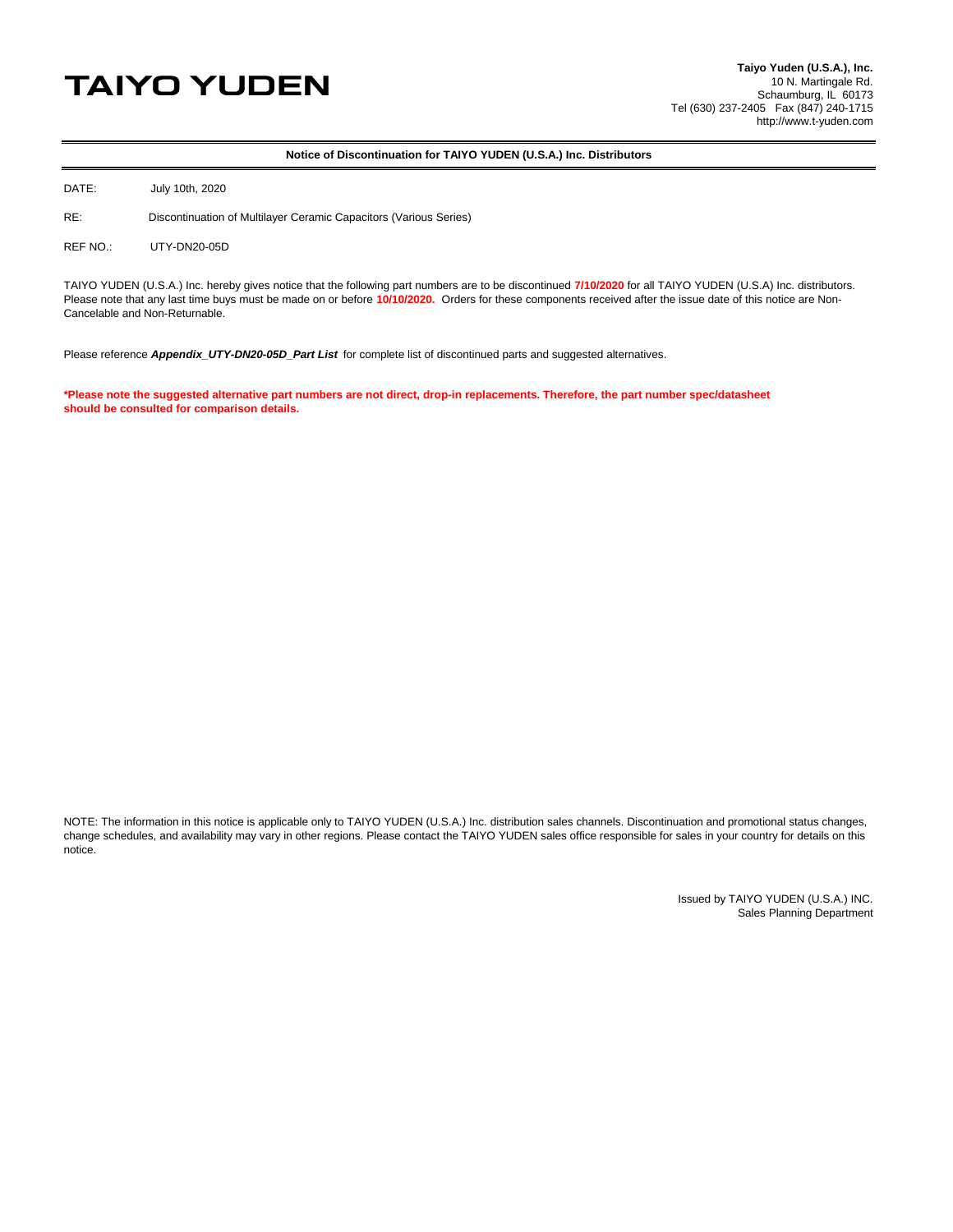| <b>Notification Part</b> | <b>Suggested Alternative Part</b> | <b>Suggested Alternative Part</b> |
|--------------------------|-----------------------------------|-----------------------------------|
| AMK063BJ224KP-F          | JMK063BJ224KP-F                   |                                   |
| AMK063BJ334MP-F          | JMK063BJ334MP-F                   |                                   |
| AMK063BJ474KP-F          | JMK063BJ474KP-F                   |                                   |
| AMK325ABJ157MM-T         | AMK325ABJ157MM-P                  |                                   |
| AMK325AC6157MM-T         | AMK325AC6157MM-P                  |                                   |
| AMK325AC6227MM-T         | AMK325AC6227MM-P                  |                                   |
| EMJ325KB7226KMHT         | EMJ325KB7226KMHP                  |                                   |
| EMK105BJ153MV-F          | EMK063BJ153MP-F                   |                                   |
| EMK105BJ223MV-F          | EMK063BJ223MP-F                   |                                   |
| EMK105BJ333MV-F          | EMK063BJ333MP-F                   |                                   |
| EMK105BJ473KV-F          | EMK063BJ473KP-F                   |                                   |
| EMK105BJ473MV-F          | EMK063BJ473MP-F                   |                                   |
| EMK105BJ683KV-F          | EMK063BJ683KP-F                   |                                   |
| EMK105BJ683MV-F          | EMK063BJ683MP-F                   |                                   |
| EMK107B7223KA-T          |                                   |                                   |
| EMK107B7224MA-T          | EMK105B7224MV-FR                  |                                   |
| EMK107B7683MA-T          |                                   |                                   |
| <b>EMK107BJ154KA-T</b>   |                                   |                                   |
| EMK107BJ224MA-T          | EMK063BJ224MP-F                   | EMK105BJ224MV-F                   |
| EMK107BJ474MA-T          | EMK063BBJ474MPLF                  | EMK105ABJ474MV-F                  |
| EMK212B7154KG-T          |                                   |                                   |
| EMK212B7154MG-T          |                                   |                                   |
| EMK212B7225MG-T          | EMK107BB7225KA-T                  |                                   |
| EMK212B7684KD-T          |                                   |                                   |
| EMK212B7684KG-T          |                                   |                                   |
| EMK212B7684MG-T          |                                   |                                   |
| EMK212BJ225MG-T          | EMK105ABJ225MV-F                  |                                   |
| EMK316B7105MF-T          |                                   |                                   |
| EMK316B7225ML-T          | EMK107BB7225KA-T                  | TMK212B7225MG-TR                  |
| EMK316B7684MF-T          |                                   |                                   |
| EMK316BJ155KD-T          |                                   |                                   |
| EMK316BJ155MD-T          |                                   |                                   |
| EMK316BJ475ML-T          | EMK107ABJ475MA-T                  |                                   |
| EMK325B7226KM-TR         | EMK325B7226KM-PR                  |                                   |
| EMK325B7226MMHT          | EMK325B7226MMHP                   |                                   |
| EMK325BJ226KM-P          | EMK212BBJ226MG-T                  |                                   |
| EMK325BJ226MMHT          | EMK325BJ226MMHP                   |                                   |
| EMK325BJ226MM-P          | EMK212BBJ226MG-T                  |                                   |
| GMJ325AB7475KMHT         | GMJ325AB7475KMHP                  |                                   |
| GMJ325KB7106KMHT         | GMJ325KB7106KMHP                  |                                   |
| GMK107BJ105MA-T          | GMK105ABJ105MV-F                  |                                   |
| GMK107BJ333KA-T          |                                   |                                   |
| GMK107BJ333MA-T          |                                   |                                   |
| GMK316B7684KL-T          |                                   |                                   |
| GMK316B7684ML-T          |                                   |                                   |
| GMK325B7155MN-T          |                                   |                                   |
| GMK325BJ106KMHT          | GMK325BJ106KMHP                   |                                   |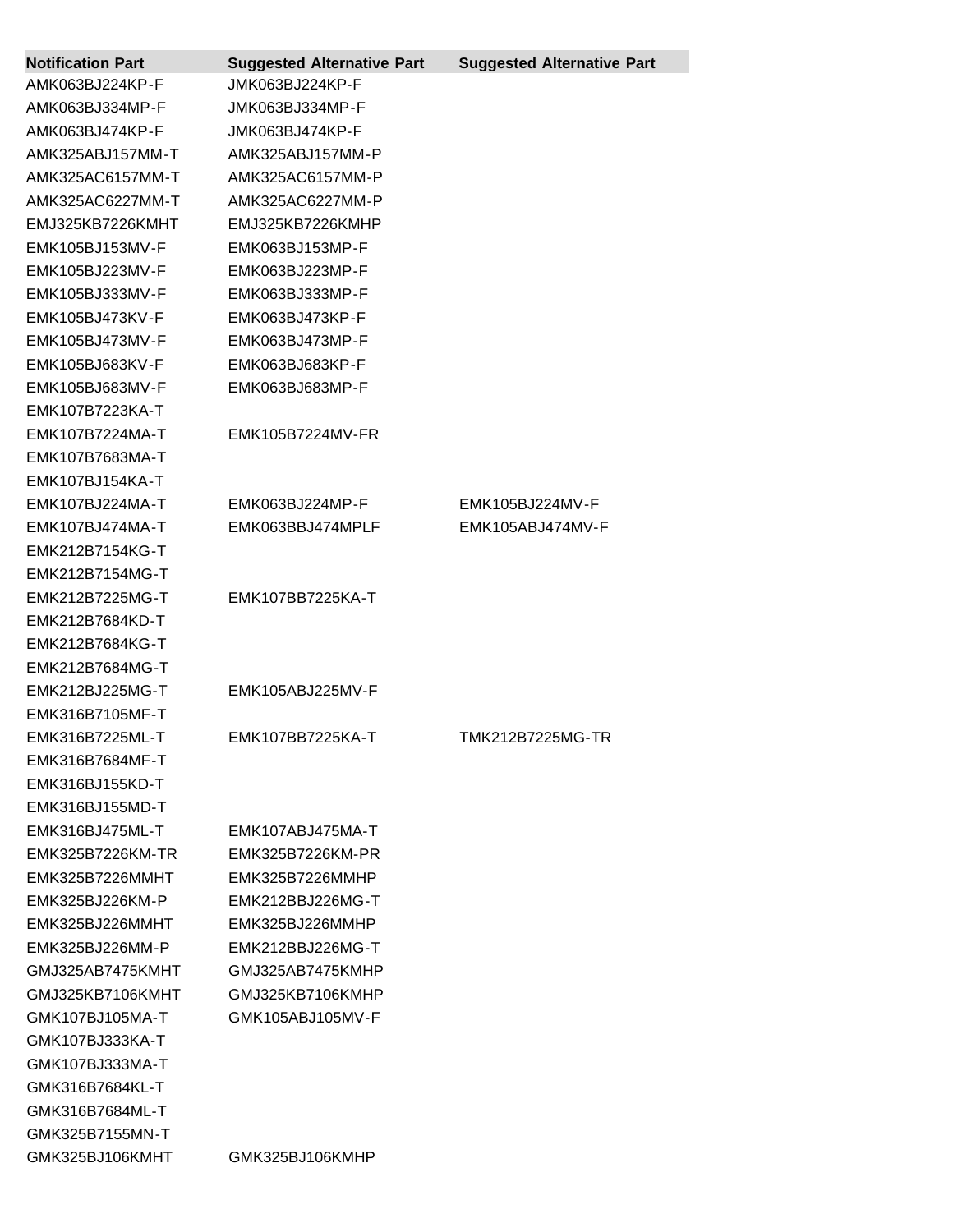| GMK325C7106KMHT  | GMK325AB7106KMHP |
|------------------|------------------|
| JMK063BJ333MP-F  | LMK063BJ333MP-F  |
| JMK063BJ473MP-F  | JMK042BJ473MC-W  |
| JMK063BJ683KP-F  | JMK042BJ104KC-W  |
| JMK063BJ683MP-F  | JMK042BJ104MC-W  |
| JMK063C6223KP-F  | JMK063C6104KP-F  |
| JMK063C6223MP-F  | JMK063C6104MP-F  |
| JMK063C6333KP-F  |                  |
| JMK063C6333MP-F  |                  |
| JMK063C6473KP-F  | JMK063C6104KP-F  |
| JMK063C6473MP-F  | JMK063C6104MP-F  |
| JMK063C6683KP-F  |                  |
| JMK063C6683MP-F  |                  |
| JMK105BJ224MV-F  | JMK063BJ224MP-F  |
| JMK107BJ225MA-T  | JMK105BJ225MV-F  |
| JMK107C6105MA-T  | JMK063BC6105MP-F |
| JMK107C7225KAHT  | JMK107B7225KAHTR |
| JMK212ABJ475KG-T | JMK105BBJ475MV-F |
| JMK212ABJ475MG-T | JMK105BBJ475MV-F |
| JMK212ABJ475MK-T | JMK105BBJ475MV-F |
| JMK212BJ105MK-T  |                  |
| JMK212BJ106MK-T  |                  |
| JMK212BJ475KK-T  |                  |
| JMK212BJ475MK-T  |                  |
| JMK316BJ106MF-T  |                  |
| JMK316BJ335KD-T  |                  |
| JMK316BJ335MD-T  |                  |
| JMK316BJ475KD-T  |                  |
| JMK316BJ475MD-T  |                  |
| JMK316BJ685KF-T  |                  |
| JMK316BJ685MF-T  |                  |
| JMK325AC6107MM-P |                  |
| JMK325B7226KMHTR | JMK325B7226KMHPR |
| JMK325B7226MMHTR | JMK325B7226MMHPR |
| JMK325BJ106KF-T  |                  |
| JMK325BJ106MF-T  |                  |
| JWK105BJ105MV-F  |                  |
| LMK063BJ472KP-F  | TMK063BJ472KP-F  |
| LMK063BJ472MP-F  | TMK063BJ472MP-F  |
| LMK063C6333KP-F  |                  |
| LMK063C6333MP-F  |                  |
| LMK063C6683KP-F  |                  |
|                  |                  |
| LMK063C6683MP-F  |                  |
| LMK105B7104MV-F  | EMK105B7104MV-F  |
| LMK105B7223MV-F  | EMK063B7223MP-F  |
| LMK105B7473KV-F  | EMK105B7473KV-F  |
| LMK105B7473MV-F  | EMK105B7473MV-F  |
| LMK105BJ474MV-F  | LMK063BBJ474MPLF |

| JMK063BJ473MP-F  | JMK042BJ473MC-W  | LMK063BJ473MP-F |
|------------------|------------------|-----------------|
| JMK063BJ683KP-F  | JMK042BJ104KC-W  | LMK063BJ683KP-F |
| JMK063BJ683MP-F  | JMK042BJ104MC-W  | LMK063BJ683MP-F |
| JMK063C6223KP-F  | JMK063C6104KP-F  |                 |
| JMK063C6223MP-F  | JMK063C6104MP-F  |                 |
| JMK063C6333KP-F  |                  |                 |
| JMK063C6333MP-F  |                  |                 |
| JMK063C6473KP-F  | JMK063C6104KP-F  |                 |
| JMK063C6473MP-F  | JMK063C6104MP-F  |                 |
| JMK063C6683KP-F  |                  |                 |
| JMK063C6683MP-F  |                  |                 |
| JMK105BJ224MV-F  | JMK063BJ224MP-F  |                 |
| JMK107BJ225MA-T  | JMK105BJ225MV-F  |                 |
| JMK107C6105MA-T  | JMK063BC6105MP-F | LMK105C6105MV-F |
| JMK107C7225KAHT  | JMK107B7225KAHTR |                 |
| JMK212ABJ475KG-T | JMK105BBJ475MV-F |                 |
| JMK212ABJ475MG-T | JMK105BBJ475MV-F |                 |
| JMK212ABJ475MK-T | JMK105BBJ475MV-F | JMK107BJ475MK-T |
| JMK212BJ105MK-T  |                  |                 |
| JMK212BJ106MK-T  |                  |                 |
| JMK212BJ475KK-T  |                  |                 |
| JMK212BJ475MK-T  |                  |                 |
| JMK316BJ106MF-T  |                  |                 |
| JMK316BJ335KD-T  |                  |                 |
| JMK316BJ335MD-T  |                  |                 |
| JMK316BJ475KD-T  |                  |                 |
| JMK316BJ475MD-T  |                  |                 |
| JMK316BJ685KF-T  |                  |                 |
| JMK316BJ685MF-T  |                  |                 |
| JMK325AC6107MM-P |                  |                 |
| JMK325B7226KMHTR | JMK325B7226KMHPR |                 |
| JMK325B7226MMHTR | JMK325B7226MMHPR |                 |
| JMK325BJ106KF-T  |                  |                 |
| JMK325BJ106MF-T  |                  |                 |
| JWK105BJ105MV-F  |                  |                 |
| LMK063BJ472KP-F  | TMK063BJ472KP-F  | EMK063BJ472KP-F |
| LMK063BJ472MP-F  | TMK063BJ472MP-F  | EMK063BJ472MP-F |
| LMK063C6333KP-F  |                  |                 |
| LMK063C6333MP-F  |                  |                 |
| LMK063C6683KP-F  |                  |                 |
| LMK063C6683MP-F  |                  |                 |
| LMK105B7104MV-F  | EMK105B7104MV-F  |                 |
| LMK105B7223MV-F  | EMK063B7223MP-F  | EMK105B7223MV-F |
| LMK105B7473KV-F  | EMK105B7473KV-F  |                 |
| LMK105B7473MV-F  | EMK105B7473MV-F  |                 |
| LMK105BJ474MV-F  | LMK063BBJ474MPLF |                 |
|                  |                  |                 |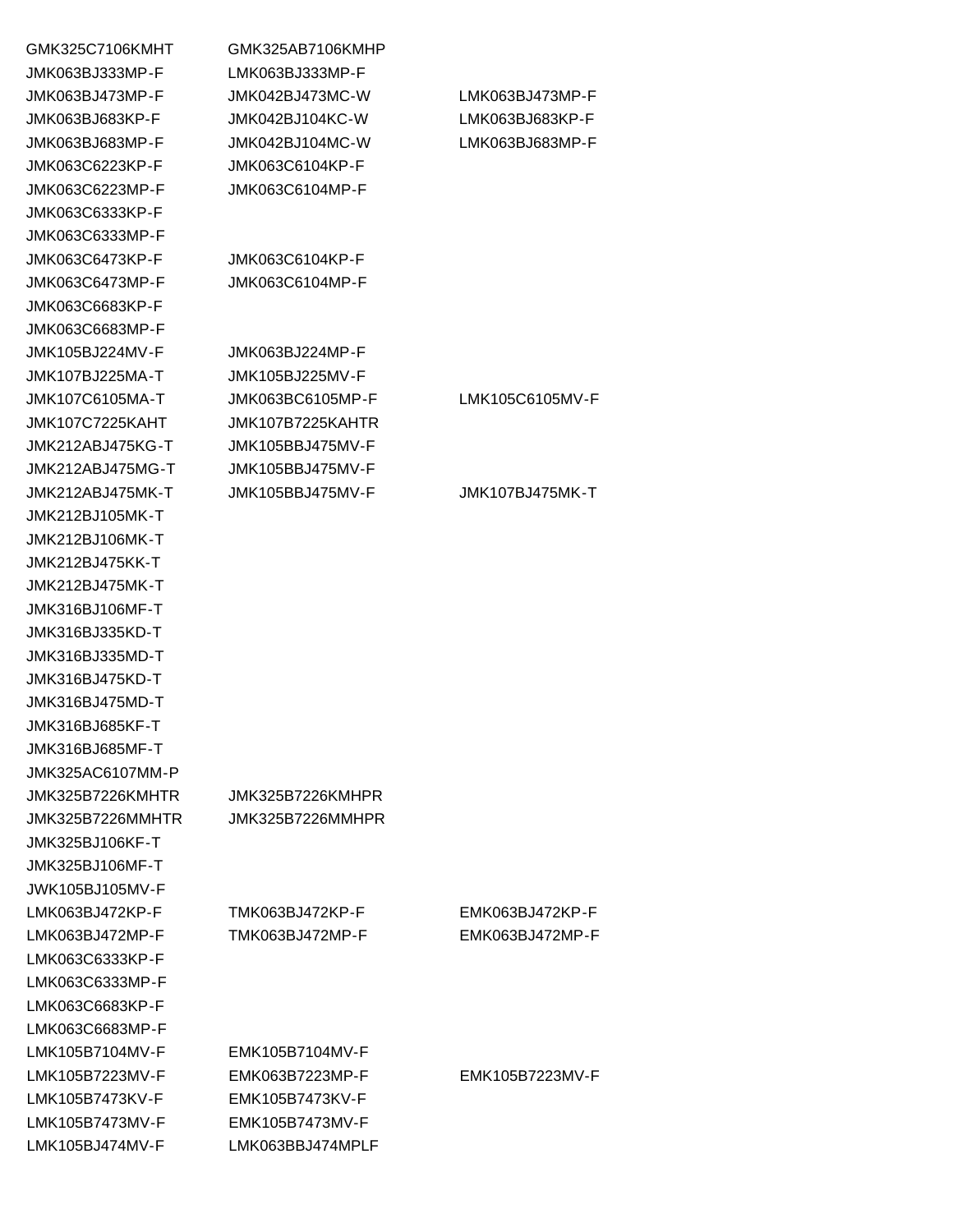LMK107B7154KA-T LMK107B7154MA-T LMK107B7224MA-T LMK105B7224MV-FR LMK107BJ225MA-T LMK105BJ225MV-F LMK212ABJ475KG-T LMK105BBJ475MVLF LMK212ABJ475MG-T LMK105BBJ475MVLF LMK212B7105KGHT LMK212B7105KGHTR LMK212B7225MD-T LMK212B7684KG-T LMK212B7684MG-T LMK212BJ105KK-T LMK212BJ105MK-T LMK316B7225ML-T LMK107B7225MA-TR LMK316BJ335KD-T LMK316BJ335MD-T LMK316BJ335MF-T LMK325BJ226KMHT LMK325BJ226KMHP LMK325BJ226KM-P EMK212BBJ226MG-T LMK325BJ226KM-T LMK325BJ226MMHT LMK325BJ226MMHP LMK325C7226MMHT LMK325B7226MMHP PMK325AC6227MM-T PMK325AC6227MM-P TMJ325AB7475KMHT TMJ325AB7475KMHP TMJ325KB7106KMHT TMJ325KB7106KMHP TMK105B7103MV-F TMK063B7103MP-F TMK105B7152MV-F TMK063B7152MP-F TMK105B7222KV-F TMK063B7222KP-F TMK105B7222MV-F TMK063B7222MP-F TMK105B7332MV-F TMK063B7332MP-F TMK105B7472MV-F TMK063B7472MP-F TMK105B7682MV-F TMK063B7682MP-F TMK107B7223MA-T TMK107BJ154MA-T TMK107BJ224KA-T TMK105BJ224KV-F TMK107BJ224MA-T TMK105BJ224MV-F TMK107BJ474MA-T TMK105ABJ474MV-F TMK107BJ683KA-T TMK107SD152JA-T TMK212B7105MG-T TMK107B7105MA-T TMK212B7473MD-T TMK212B7683MD-T TMK212BBJ225KK-T TMK105CBJ225KV-F

LMK107BJ224KA-T EMK105BJ224KV-F LMK063BJ224KP-F LMK107BJ224MA-T EMK105BJ224MV-F LMK063BJ224MP-F LMK107BJ474MA-T EMK105ABJ474MV-F LMK063BBJ474MPLF LMK212ABJ475KK-T LMK105BBJ475MVLF LMK107BBJ475MKLT LMK325BJ226MM-P EMK212BBJ226MG-T LMK107BBJ226MA-T TMK212B7105MGHT TMK212B7105MGHTR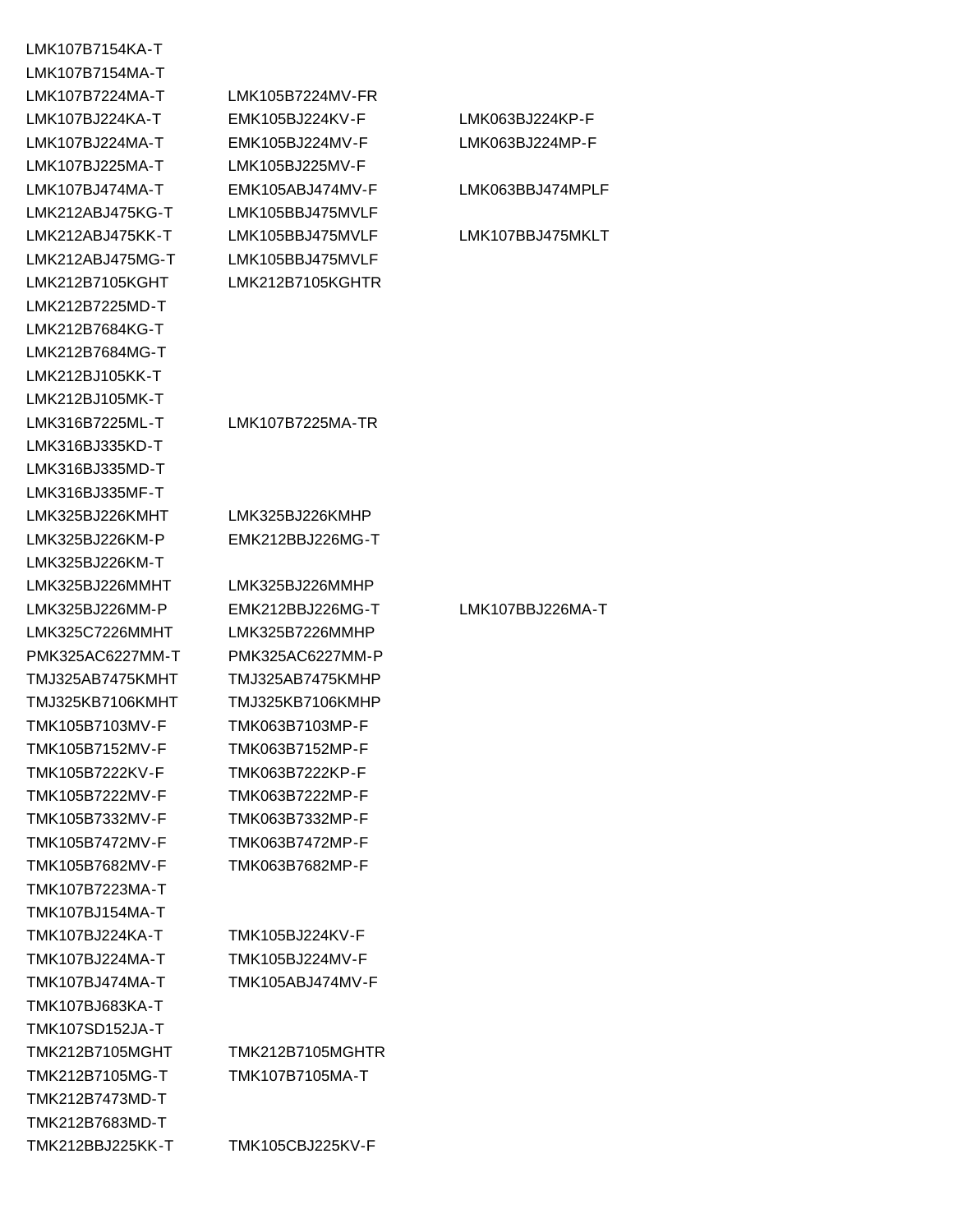| TMK212BBJ225MK-T       | TMK105CBJ225MV-F       |                        |
|------------------------|------------------------|------------------------|
| TMK212BJ225MD-T        |                        |                        |
| TMK212BJ225MG-T        | TMK105CBJ225MV-F       | TMK107ABJ225MA-T       |
| TMK316B7105ML-T        | TMK107B7105MA-T        |                        |
| TMK316B7154KD-T        |                        |                        |
| TMK316B7154MD-T        |                        |                        |
| TMK316B7224MF-T        |                        |                        |
| TMK316B7225ML-T        | TMK212B7225MG-TR       |                        |
| TMK316B7334KF-T        |                        |                        |
| TMK316B7334MF-T        |                        |                        |
| TMK316B7474ML-T        |                        |                        |
| TMK316B7684ML-T        |                        |                        |
| TMK316BJ225KL-T        | TMK105CBJ225KV-F       |                        |
| TMK316BJ475ML-T        | TMK107BBJ475MA-T       | TMK212ABJ475MG-T       |
| TMK325AB7106KMHTR      | TMK325AB7106KMHPR      |                        |
| TMK325AB7106MMHTR      | TMK325AB7106MMHPR      |                        |
| TMK325AB7106MM-T       | TMK325AB7106MM-P       |                        |
| TMK325B7105MD-T        |                        |                        |
| TMK325B7226KM-TR       | TMK325B7226KM-PR       |                        |
| TMK325BJ106KMHT        | TMK325BJ106KMHP        |                        |
| TMK325BJ106MMHT        | TMK325BJ106MMHP        |                        |
| TMK325BJ106MM-P        | TMK107BBJ106MA-T       | TMK212BBJ106MG-T       |
| TMK325BJ225MHHT        |                        |                        |
| TMR325B7475KN-T        |                        |                        |
| UMJ325AB7225KMHT       | UMJ325AB7225KMHP       |                        |
| UMJ325AB7475KMHT       | UMJ325AB7475KMHP       |                        |
| UMK063CG010BT-F        | <b>TMK021CG010BK-W</b> | TMK042CG010BD-W        |
| UMK063CG020BT-F        | TMK021CG020BK-W        | TMK042CG020BD-W        |
| UMK063CG020CT-F        | TMK021CG020CK-W        | TMK042CG020CD-W        |
| UMK063CG030BT-F        | TMK021CG030BK-W        | TMK042CG030BD-W        |
| UMK063CG030CT-F        | TMK021CG030CK-W        | TMK042CG030CD-W        |
| UMK063CG040BT-F        | <b>TMK021CG040BK-W</b> | TMK042CG040BD-W        |
| UMK063CG050BT-F        | <b>TMK021CG050BK-W</b> | TMK042CG050BD-W        |
| UMK063CG060BT-F        | <b>TMK021CG060BK-W</b> | TMK042CG060BD-W        |
| UMK063CG060CT-F        | TMK021CG060CK-W        | TMK042CG060CD-W        |
| UMK063CG060DT-F        | TMK021CG060CK-W        | TMK042CG060CD-W        |
| UMK063CG070BT-F        | <b>TMK021CG070BK-W</b> | TMK042CG070BD-W        |
| UMK063CG070CT-F        | <b>TMK021CG070CK-W</b> | TMK042CG070CD-W        |
| UMK063CG070DT-F        | <b>TMK021CG070CK-W</b> | <b>TMK042CG070CD-W</b> |
| UMK063CG080BT-F        | TMK021CG080BK-W        | TMK042CG080BD-W        |
|                        |                        |                        |
| <b>UMK063CG080CT-F</b> | TMK021CG080CK-W        | TMK042CG080CD-W        |
| UMK063CG090BT-F        | TMK021CG090BK-W        | TMK042CG090BD-W        |
| UMK063CG090CT-F        | TMK021CG090CK-W        | TMK042CG090CD-W        |
| UMK063CG0R2BT-F        | TMK021CG0R2BK-W        | TMK042CG0R2BD-W        |
| UMK063CG0R2CT-F        | TMK021CG0R2CK-W        | TMK042CG0R2CD-W        |
| UMK063CG0R3CT-F        | TMK021CG0R3CK-W        | TMK042CG0R3CD-W        |
| UMK063CG0R4BT-F        | TMK021CG0R4BK-W        | TMK042CG0R4BD-W        |
| UMK063CG0R4CT-F        | TMK021CG0R4CK-W        | TMK042CG0R4CD-W        |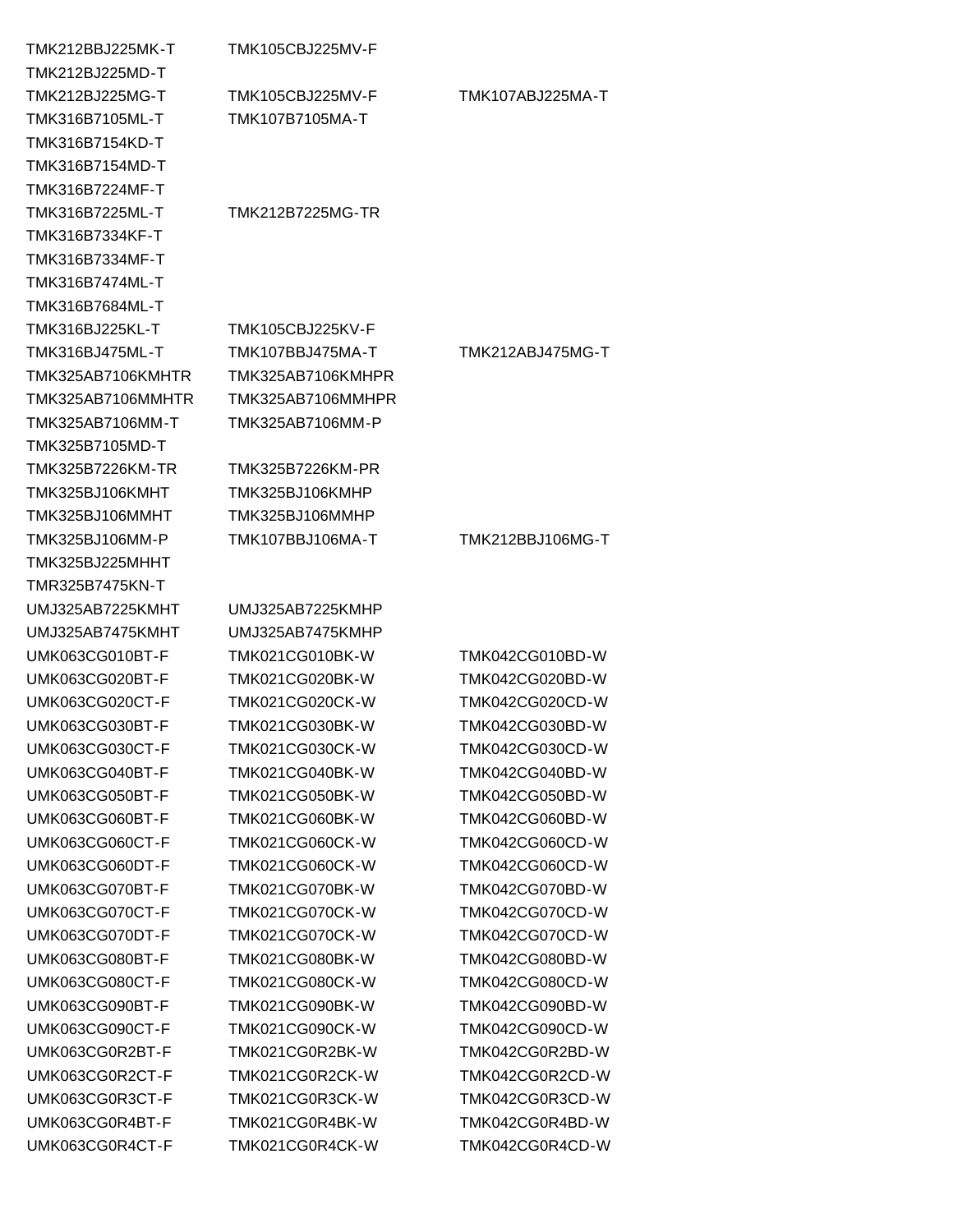UMK063CG130JT-F TMK042CG130JD-W

UMK063CG0R5BT-F TMK021CG0R5BK-W TMK042CG0R5BD-W UMK063CG0R5CT-F TMK021CG0R5CK-W TMK042CG0R5CD-W UMK063CG0R6BT-F TMK021CG0R6BK-W TMK042CG0R6BD-W UMK063CG0R6CT-F TMK021CG0R6CK-W TMK042CG0R6CD-W UMK063CG0R7BT-F TMK021CG0R7BK-W TMK042CG0R7BD-W UMK063CG0R7CT-F TMK021CG0R7CK-W TMK042CG0R7CD-W UMK063CG0R8BT-F TMK021CG0R8BK-W TMK042CG0R8BD-W UMK063CG0R8CT-F TMK021CG0R8CK-W TMK042CG0R8CD-W UMK063CG0R9BT-F TMK021CG0R9BK-W TMK042CG0R9BD-W UMK063CG0R9CT-F TMK021CG0R9CK-W TMK042CG0R9CD-W UMK063CG1R1BT-F TMK021CG1R1BK-W TMK042CG1R1BD-W UMK063CG1R1CT-F TMK021CG1R1CK-W TMK042CG1R1CD-W UMK063CG1R2BT-F TMK021CG1R2BK-W TMK042CG1R2BD-W UMK063CG1R3BT-F TMK021CG1R3BK-W TMK042CG1R3BD-W UMK063CG1R3CT-F TMK021CG1R3CK-W TMK042CG1R3CD-W UMK063CG1R4BT-F TMK021CG1R4BK-W TMK042CG1R4BD-W UMK063CG1R4CT-F TMK021CG1R4CK-W TMK042CG1R4CD-W UMK063CG1R5BT-F TMK021CG1R5BK-W TMK042CG1R5BD-W UMK063CG1R6BT-F TMK021CG1R6BK-W TMK042CG1R6BD-W UMK063CG1R6CT-F TMK021CG1R6CK-W TMK042CG1R6CD-W UMK063CG1R7BT-F TMK021CG1R7BK-W TMK042CG1R7BD-W UMK063CG1R7CT-F TMK021CG1R7CK-W TMK042CG1R7CD-W UMK063CG1R8BT-F TMK021CG1R8BK-W TMK042CG1R8BD-W UMK063CG1R9BT-F TMK021CG1R9BK-W TMK042CG1R9BD-W UMK063CG1R9CT-F TMK021CG1R9CK-W TMK042CG1R9CD-W UMK063CG2R1BT-F TMK021CG2R1BK-W TMK042CG2R1BD-W UMK063CG2R1CT-F TMK021CG2R1CK-W TMK042CG2R1CD-W UMK063CG2R2BT-F TMK021CG2R2BK-W TMK042CG2R2BD-W UMK063CG2R3BT-F TMK021CG2R3BK-W TMK042CG2R3BD-W UMK063CG2R3CT-F TMK021CG2R3CK-W TMK042CG2R3CD-W UMK063CG2R4BT-F TMK021CG2R4BK-W TMK042CG2R4BD-W UMK063CG2R4CT-F TMK021CG2R4CK-W TMK042CG2R4CD-W UMK063CG2R5BT-F TMK021CG2R5BK-W TMK042CG2R5BD-W UMK063CG2R5CT-F TMK021CG2R5CK-W TMK042CG2R5CD-W UMK063CG2R6BT-F TMK021CG2R6BK-W TMK042CG2R6BD-W UMK063CG2R6CT-F TMK021CG2R6CK-W TMK042CG2R6CD-W UMK063CG2R7BT-F TMK021CG2R7BK-W TMK042CG2R7BD-W UMK063CG2R8BT-F TMK021CG2R8BK-W TMK042CG2R8BD-W UMK063CG2R8CT-F TMK021CG2R8CK-W TMK042CG2R8CD-W UMK063CG2R9BT-F TMK021CG2R9BK-W TMK042CG2R9BD-W UMK063CG2R9CT-F TMK021CG2R9CK-W TMK042CG2R9CD-W UMK063CG3R1BT-F TMK021CG3R1BK-W TMK042CG3R1BD-W UMK063CG3R1CT-F TMK021CG3R1CK-W TMK042CG3R1CD-W UMK063CG3R2BT-F TMK021CG3R2BK-W TMK042CG3R2BD-W UMK063CG3R2CT-F TMK021CG3R2CK-W TMK042CG3R2CD-W UMK063CG3R3BT-F TMK021CG3R3BK-W TMK042CG3R3BD-W UMK063CG3R4BT-F TMK021CG3R4BK-W TMK042CG3R4BD-W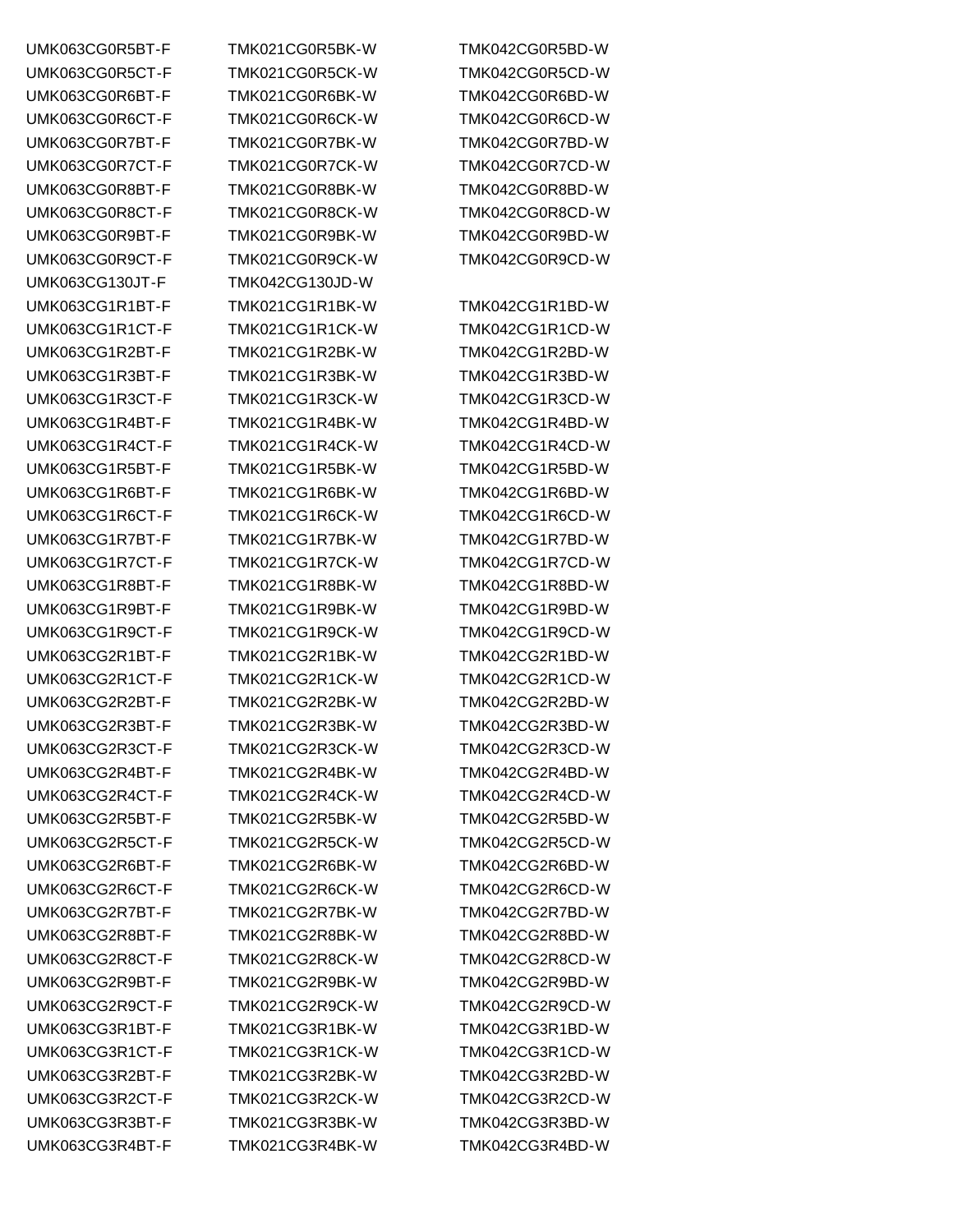UMK063CG3R8BT-F TMK021CG3R8BK-W TMK042CG3R8BD-W UMK063CG4R2BT-F TMK021CG4R2BK-W TMK042CG4R2BD-W UMK063CG4R6BT-F TMK021CG4R6BK-W TMK042CG4R6BD-W UMK063CG5R7DT-F TMK021CG5R7CK-W TMK042CG5R7CD-W

UMK063CG3R4CT-F TMK021CG3R4CK-W TMK042CG3R4CD-W UMK063CG3R5BT-F TMK021CG3R5BK-W TMK042CG3R5BD-W UMK063CG3R5CT-F TMK021CG3R5CK-W TMK042CG3R5CD-W UMK063CG3R6BT-F TMK021CG3R6BK-W TMK042CG3R6BD-W UMK063CG3R6CT-F TMK021CG3R6CK-W TMK042CG3R6CD-W UMK063CG3R7BT-F TMK021CG3R7BK-W TMK042CG3R7BD-W UMK063CG3R7CT-F TMK021CG3R7CK-W TMK042CG3R7CD-W UMK063CG3R8CT-F TMK021CG3R8CK-W TMK042CG3R8CD-W UMK063CG3R9BT-F TMK021CG3R9BK-W TMK042CG3R9BD-W UMK063CG4R1BT-F TMK021CG4R1BK-W TMK042CG4R1BD-W UMK063CG4R1CT-F TMK021CG4R1CK-W TMK042CG4R1CD-W UMK063CG4R2CT-F TMK021CG4R2CK-W TMK042CG4R2CD-W UMK063CG4R3BT-F TMK021CG4R3BK-W TMK042CG4R3BD-W UMK063CG4R3CT-F TMK021CG4R3CK-W TMK042CG4R3CD-W UMK063CG4R4BT-F TMK021CG4R4BK-W TMK042CG4R4BD-W UMK063CG4R4CT-F TMK021CG4R4CK-W TMK042CG4R4CD-W UMK063CG4R5BT-F TMK021CG4R5BK-W TMK042CG4R5BD-W UMK063CG4R5CT-F TMK021CG4R5CK-W TMK042CG4R5CD-W UMK063CG4R6CT-F TMK021CG4R6CK-W TMK042CG4R6CD-W UMK063CG4R7BT-F TMK021CG4R7BK-W TMK042CG4R7BD-W UMK063CG4R7CT-F TMK021CG4R7CK-W TMK042CG4R7CD-W UMK063CG4R8BT-F TMK021CG4R8BK-W TMK042CG4R8BD-W UMK063CG4R8CT-F TMK021CG4R8CK-W TMK042CG4R8CD-W UMK063CG4R9BT-F TMK021CG4R9BK-W TMK042CG4R9BD-W UMK063CG4R9CT-F TMK021CG4R9CK-W TMK042CG4R9CD-W UMK063CG5R1BT-F TMK021CG5R1BK-W TMK042CG5R1BD-W UMK063CG5R1CT-F TMK021CG5R1CK-W TMK042CG5R1CD-W UMK063CG5R1DT-F TMK021CG5R1CK-W TMK042CG5R1CD-W UMK063CG5R2BT-F TMK021CG5R2BK-W TMK042CG5R2BD-W UMK063CG5R2CT-F TMK021CG5R2CK-W TMK042CG5R2CD-W UMK063CG5R2DT-F TMK021CG5R2CK-W TMK042CG5R2CD-W UMK063CG5R3BT-F TMK021CG5R3BK-W TMK042CG5R3BD-W UMK063CG5R3CT-F TMK021CG5R3CK-W TMK042CG5R3CD-W UMK063CG5R3DT-F TMK021CG5R3CK-W TMK042CG5R3CD-W UMK063CG5R4BT-F TMK021CG5R4BK-W TMK042CG5R4BD-W UMK063CG5R4CT-F TMK021CG5R4CK-W TMK042CG5R4CD-W UMK063CG5R4DT-F TMK021CG5R4CK-W TMK042CG5R4CD-W UMK063CG5R5BT-F TMK021CG5R5BK-W TMK042CG5R5BD-W UMK063CG5R5CT-F TMK021CG5R5CK-W TMK042CG5R5CD-W UMK063CG5R5DT-F TMK021CG5R5CK-W TMK042CG5R5CD-W UMK063CG5R6BT-F TMK021CG5R6BK-W TMK042CG5R6BD-W UMK063CG5R6CT-F TMK021CG5R6CK-W TMK042CG5R6CD-W UMK063CG5R7BT-F TMK021CG5R7BK-W TMK042CG5R7BD-W UMK063CG5R7CT-F TMK021CG5R7CK-W TMK042CG5R7CD-W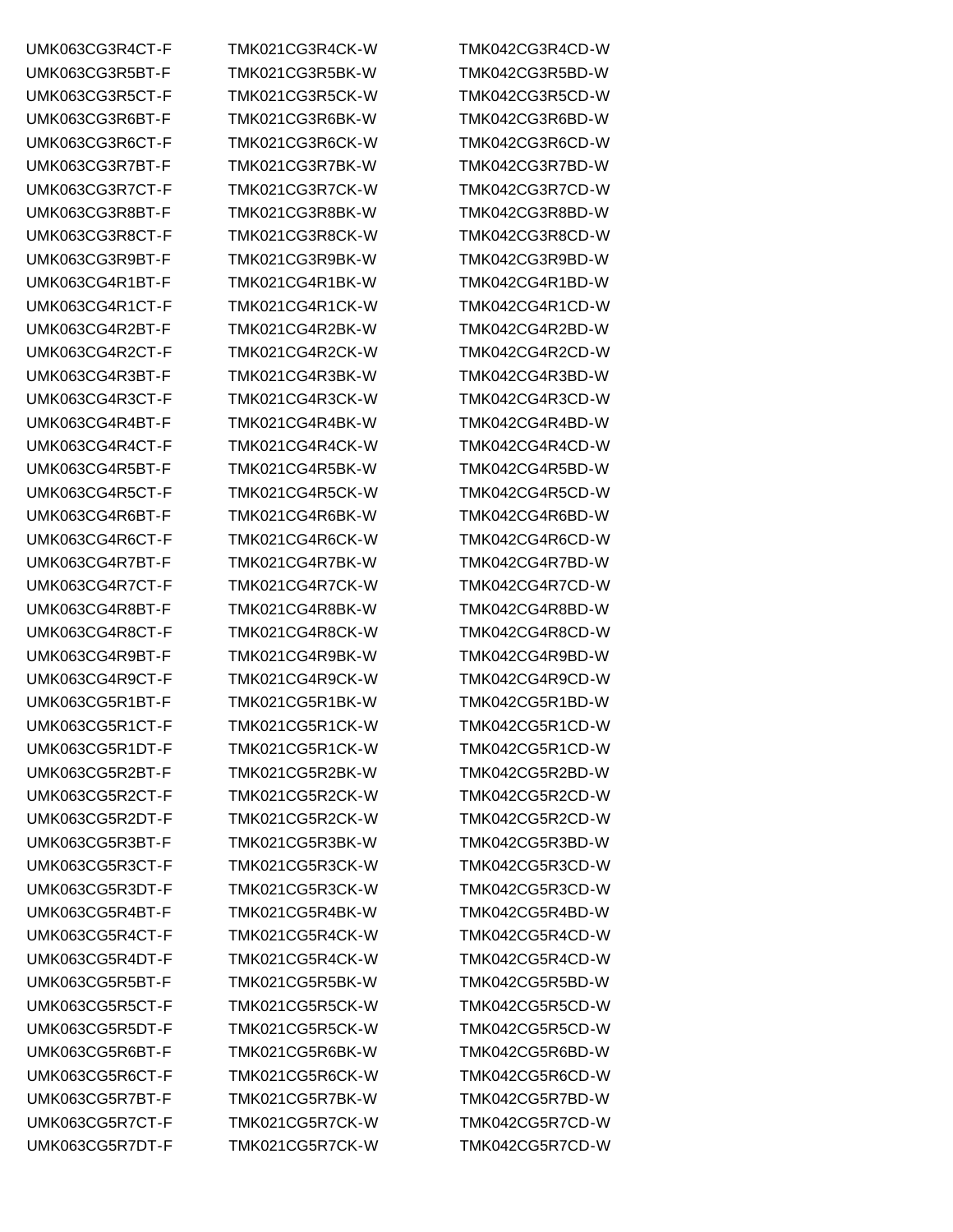UMK063CG5R8BT-F TMK021CG5R8BK-W TMK042CG5R8BD-W UMK063CG5R8CT-F TMK021CG5R8CK-W TMK042CG5R8CD-W UMK063CG5R8DT-F TMK021CG5R8CK-W TMK042CG5R8CD-W UMK063CG5R9BT-F TMK021CG5R9BK-W TMK042CG5R9BD-W UMK063CG5R9CT-F TMK021CG5R9CK-W TMK042CG5R9CD-W UMK063CG5R9DT-F TMK021CG5R9CK-W TMK042CG5R9CD-W UMK063CG6R1BT-F TMK021CG6R1BK-W TMK042CG6R1BD-W UMK063CG6R1CT-F TMK021CG6R1CK-W TMK042CG6R1CD-W UMK063CG6R1DT-F TMK021CG6R1CK-W TMK042CG6R1CD-W UMK063CG6R2BT-F TMK021CG6R2BK-W TMK042CG6R2BD-W UMK063CG6R2CT-F TMK021CG6R2CK-W TMK042CG6R2CD-W UMK063CG6R2DT-F TMK021CG6R2CK-W TMK042CG6R2CD-W UMK063CG6R3BT-F TMK021CG6R3BK-W TMK042CG6R3BD-W UMK063CG6R3CT-F TMK021CG6R3CK-W TMK042CG6R3CD-W UMK063CG6R3DT-F TMK021CG6R3CK-W TMK042CG6R3CD-W UMK063CG6R4BT-F TMK021CG6R4BK-W TMK042CG6R4BD-W UMK063CG6R4CT-F TMK021CG6R4CK-W TMK042CG6R4CD-W UMK063CG6R4DT-F TMK021CG6R4CK-W TMK042CG6R4CD-W UMK063CG6R5BT-F TMK021CG6R5BK-W TMK042CG6R5BD-W UMK063CG6R5CT-F TMK021CG6R5CK-W TMK042CG6R5CD-W UMK063CG6R5DT-F TMK021CG6R5CK-W TMK042CG6R5CD-W UMK063CG6R6BT-F TMK021CG6R6BK-W TMK042CG6R6BD-W UMK063CG6R6CT-F TMK021CG6R6CK-W TMK042CG6R6CD-W UMK063CG6R6DT-F TMK021CG6R6CK-W TMK042CG6R6CD-W UMK063CG6R7BT-F TMK021CG6R7BK-W TMK042CG6R7BD-W UMK063CG6R7CT-F TMK021CG6R7CK-W TMK042CG6R7CD-W UMK063CG6R7DT-F TMK021CG6R7CK-W TMK042CG6R7CD-W UMK063CG6R8BT-F TMK021CG6R8BK-W TMK042CG6R8BD-W UMK063CG6R8CT-F TMK021CG6R8CK-W TMK042CG6R8CD-W UMK063CG6R9BT-F TMK021CG6R9BK-W TMK042CG6R9BD-W UMK063CG6R9CT-F TMK021CG6R9CK-W TMK042CG6R9CD-W UMK063CG6R9DT-F TMK021CG6R9CK-W TMK042CG6R9CD-W UMK063CG7R1BT-F TMK021CG7R1BK-W TMK042CG7R1BD-W UMK063CG7R1CT-F TMK021CG7R1CK-W TMK042CG7R1CD-W UMK063CG7R1DT-F TMK021CG7R1CK-W TMK042CG7R1CD-W UMK063CG7R2BT-F TMK021CG7R2BK-W TMK042CG7R2BD-W UMK063CG7R2CT-F TMK021CG7R2CK-W TMK042CG7R2CD-W UMK063CG7R2DT-F TMK021CG7R2CK-W TMK042CG7R2CD-W UMK063CG7R3BT-F TMK021CG7R3BK-W TMK042CG7R3BD-W UMK063CG7R3CT-F TMK021CG7R3CK-W TMK042CG7R3CD-W UMK063CG7R3DT-F TMK021CG7R3CK-W TMK042CG7R3CD-W UMK063CG7R4BT-F TMK021CG7R4BK-W TMK042CG7R4BD-W UMK063CG7R4CT-F TMK021CG7R4CK-W TMK042CG7R4CD-W UMK063CG7R4DT-F TMK021CG7R4CK-W TMK042CG7R4CD-W UMK063CG7R5BT-F TMK021CG7R5BK-W TMK042CG7R5BD-W UMK063CG7R5CT-F TMK021CG7R5CK-W TMK042CG7R5CD-W UMK063CG7R5DT-F TMK021CG7R5CK-W TMK042CG7R5CD-W UMK063CG7R6BT-F TMK021CG7R6BK-W TMK042CG7R6BD-W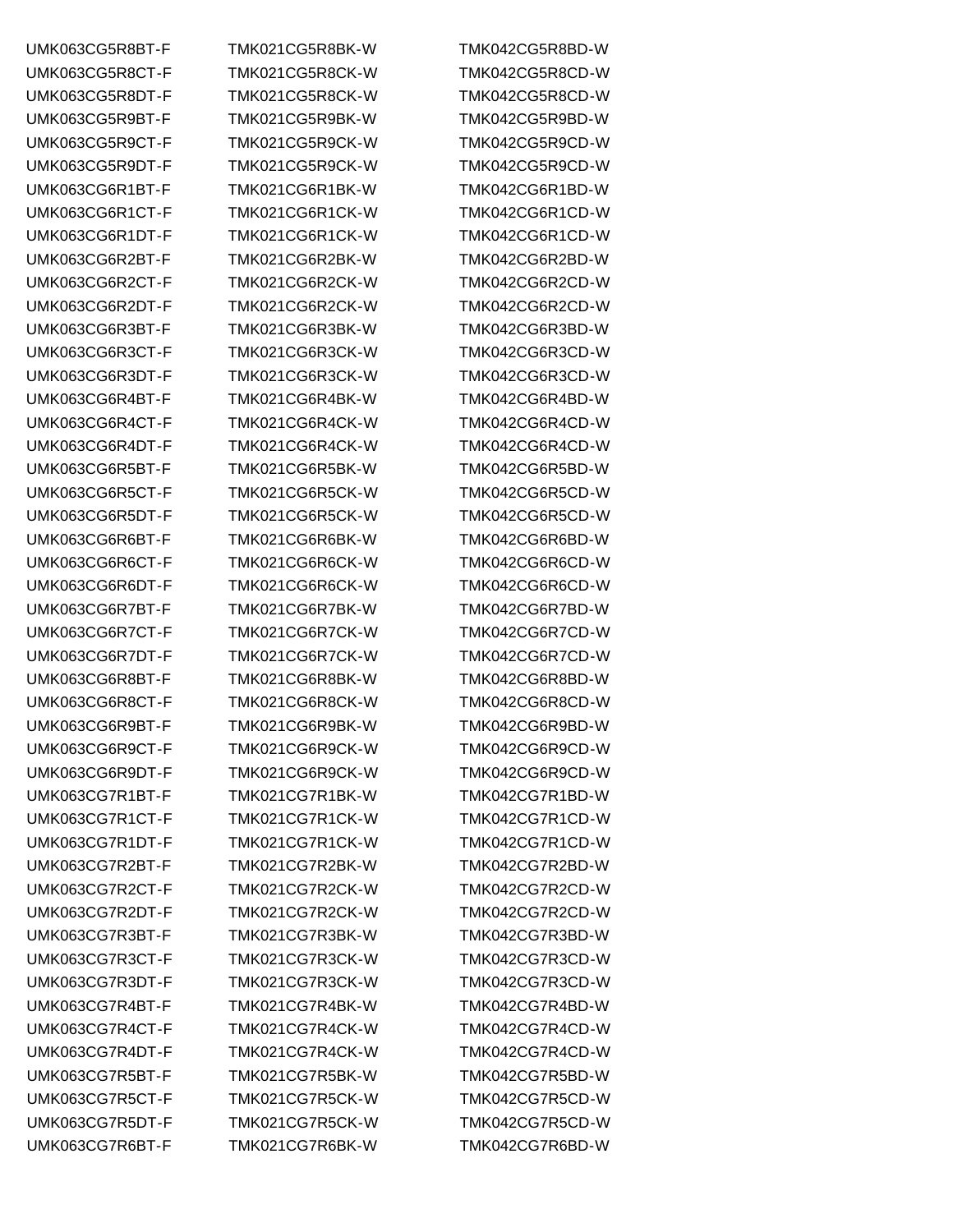UMK063CG7R6CT-F TMK021CG7R6CK-W TMK042CG7R6CD-W UMK063CG7R6DT-F TMK021CG7R6CK-W TMK042CG7R6CD-W UMK063CG7R7BT-F TMK021CG7R7BK-W TMK042CG7R7BD-W UMK063CG7R7CT-F TMK021CG7R7CK-W TMK042CG7R7CD-W UMK063CG7R7DT-F TMK021CG7R7CK-W TMK042CG7R7CD-W UMK063CG7R8BT-F TMK021CG7R8BK-W TMK042CG7R8BD-W UMK063CG7R8CT-F TMK021CG7R8CK-W TMK042CG7R8CD-W UMK063CG7R8DT-F TMK021CG7R8CK-W TMK042CG7R8CD-W UMK063CG7R9BT-F TMK021CG7R9BK-W TMK042CG7R9BD-W UMK063CG7R9CT-F TMK021CG7R9CK-W TMK042CG7R9CD-W UMK063CG7R9DT-F TMK021CG7R9CK-W TMK042CG7R9CD-W UMK063CG8R1BT-F TMK021CG8R1BK-W TMK042CG8R1BD-W UMK063CG8R1CT-F TMK021CG8R1CK-W TMK042CG8R1CD-W UMK063CG8R1DT-F TMK021CG8R1CK-W TMK042CG8R1CD-W UMK063CG8R2BT-F TMK021CG8R2BK-W TMK042CG8R2BD-W UMK063CG8R2CT-F TMK021CG8R2CK-W TMK042CG8R2CD-W UMK063CG8R3BT-F TMK021CG8R3BK-W TMK042CG8R3BD-W UMK063CG8R3CT-F TMK021CG8R3CK-W TMK042CG8R3CD-W UMK063CG8R3DT-F TMK021CG8R3CK-W TMK042CG8R3CD-W UMK063CG8R4BT-F TMK021CG8R4BK-W TMK042CG8R4BD-W UMK063CG8R4CT-F TMK021CG8R4CK-W TMK042CG8R4CD-W UMK063CG8R4DT-F TMK021CG8R4CK-W TMK042CG8R4CD-W UMK063CG8R5BT-F TMK021CG8R5BK-W TMK042CG8R5BD-W UMK063CG8R5CT-F TMK021CG8R5CK-W TMK042CG8R5CD-W UMK063CG8R5DT-F TMK021CG8R5CK-W TMK042CG8R5CD-W UMK063CG8R6BT-F TMK021CG8R6BK-W TMK042CG8R6BD-W UMK063CG8R6CT-F TMK021CG8R6CK-W TMK042CG8R6CD-W UMK063CG8R6DT-F TMK021CG8R6CK-W TMK042CG8R6CD-W UMK063CG8R7BT-F TMK021CG8R7BK-W TMK042CG8R7BD-W UMK063CG8R7CT-F TMK021CG8R7CK-W TMK042CG8R7CD-W UMK063CG8R7DT-F TMK021CG8R7CK-W TMK042CG8R7CD-W UMK063CG8R8BT-F TMK021CG8R8BK-W TMK042CG8R8BD-W UMK063CG8R8CT-F TMK021CG8R8CK-W TMK042CG8R8CD-W UMK063CG8R8DT-F TMK021CG8R8CK-W TMK042CG8R8CD-W UMK063CG8R9BT-F TMK021CG8R9BK-W TMK042CG8R9BD-W UMK063CG8R9CT-F TMK021CG8R9CK-W TMK042CG8R9CD-W UMK063CG8R9DT-F TMK021CG8R9CK-W TMK042CG8R9CD-W UMK063CG9R1BT-F TMK021CG9R1BK-W TMK042CG9R1BD-W UMK063CG9R1CT-F TMK021CG9R1CK-W TMK042CG9R1CD-W UMK063CG9R1DT-F TMK021CG9R1CK-W TMK042CG9R1CD-W UMK063CG9R2BT-F TMK021CG9R2BK-W TMK042CG9R2BD-W UMK063CG9R2CT-F TMK021CG9R2CK-W TMK042CG9R2CD-W UMK063CG9R2DT-F TMK021CG9R2CK-W TMK042CG9R2CD-W UMK063CG9R3BT-F TMK021CG9R3BK-W TMK042CG9R3BD-W UMK063CG9R3CT-F TMK021CG9R3CK-W TMK042CG9R3CD-W UMK063CG9R3DT-F TMK021CG9R3CK-W TMK042CG9R3CD-W UMK063CG9R4BT-F TMK021CG9R4BK-W TMK042CG9R4BD-W UMK063CG9R4CT-F TMK021CG9R4CK-W TMK042CG9R4CD-W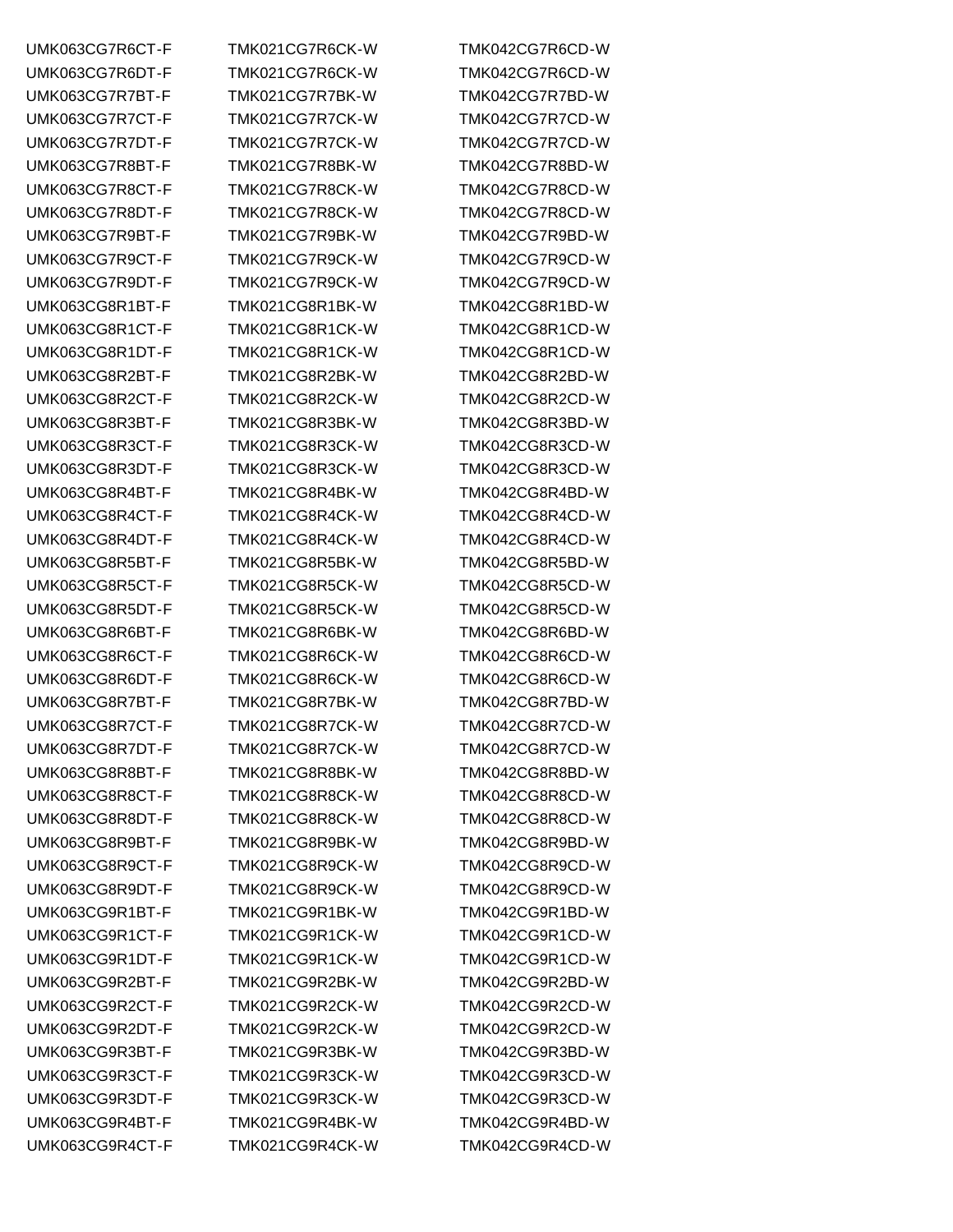UMK063CH040CT-F UMK063CH050CT-F UMK063CH060DT-F UMK063CH070DT-F UMK063CH080DT-F UMK063CH100DT-F UMK063CH120JT-F UMK063CH150JT-F UMK063CH180JT-F UMK063CJ030CT-F UMK063CK010CT-F UMK063CK020CT-F UMK063CK0R5CT-F UMK063CK1R5CT-F UMK105B7102MV-F UMK063B7102MP-F UMK105B7221MV-F UMK063B7221MP-F UMK105B7331MV-F UMK063B7331MP-F UMK105BJ152KV-F UMK063BJ152KP-F UMK105BJ152MV-F UMK063BJ152MP-F UMK105BJ221MV-F UMK063BJ221MP-F UMK105BJ222MV-F UMK063BJ222MP-F UMK105BJ331KV-F UMK063BJ331KP-F UMK105BJ331MV-F UMK063BJ331MP-F UMK105BJ471MV-F UMK063BJ471MP-F UMK105BJ472KV-F UMK063BJ472KP-F UMK105BJ472MV-F UMK063BJ472MP-F UMK105BJ681MV-F UMK063BJ472MP-F UMK105BJ682KV-F UMK063BJ682KP-F UMK105BJ682MV-F UMK063BJ682MP-F

UMK063CG9R4DT-F TMK021CG9R4CK-W TMK042CG9R4CD-W UMK063CG9R5BT-F TMK021CG9R5BK-W TMK042CG9R5BD-W UMK063CG9R5CT-F TMK021CG9R5CK-W TMK042CG9R5CD-W UMK063CG9R5DT-F TMK021CG9R5CK-W TMK042CG9R5CD-W UMK063CG9R6BT-F TMK021CG9R6BK-W TMK042CG9R6BD-W UMK063CG9R6CT-F TMK021CG9R6CK-W TMK042CG9R6CD-W UMK063CG9R6DT-F TMK021CG9R6CK-W TMK042CG9R6CD-W UMK063CG9R7BT-F TMK021CG9R7BK-W TMK042CG9R7BD-W UMK063CG9R7CT-F TMK021CG9R7CK-W TMK042CG9R7CD-W UMK063CG9R7DT-F TMK021CG9R7CK-W TMK042CG9R7CD-W UMK063CG9R8BT-F TMK021CG9R8BK-W TMK042CG9R8BD-W UMK063CG9R8CT-F TMK021CG9R8CK-W TMK042CG9R8CD-W UMK063CG9R8DT-F TMK021CG9R8CK-W TMK042CG9R8CD-W UMK063CG9R9BT-F TMK021CG9R9BK-W TMK042CG9R9BD-W UMK063CG9R9CT-F TMK021CG9R9CK-W TMK042CG9R9CD-W UMK063CG9R9DT-F TMK021CG9R9CK-W TMK042CG9R9CD-W UMK063CGR75BT-F TMK021CGR75BK-W TMK042CGR75BD-W UMK063CGR75CT-F TMK021CGR75CK-W TMK042CGR75CD-W

UMK105CG020CV-F TMK021CG020CK-W TMK042CG020CD-W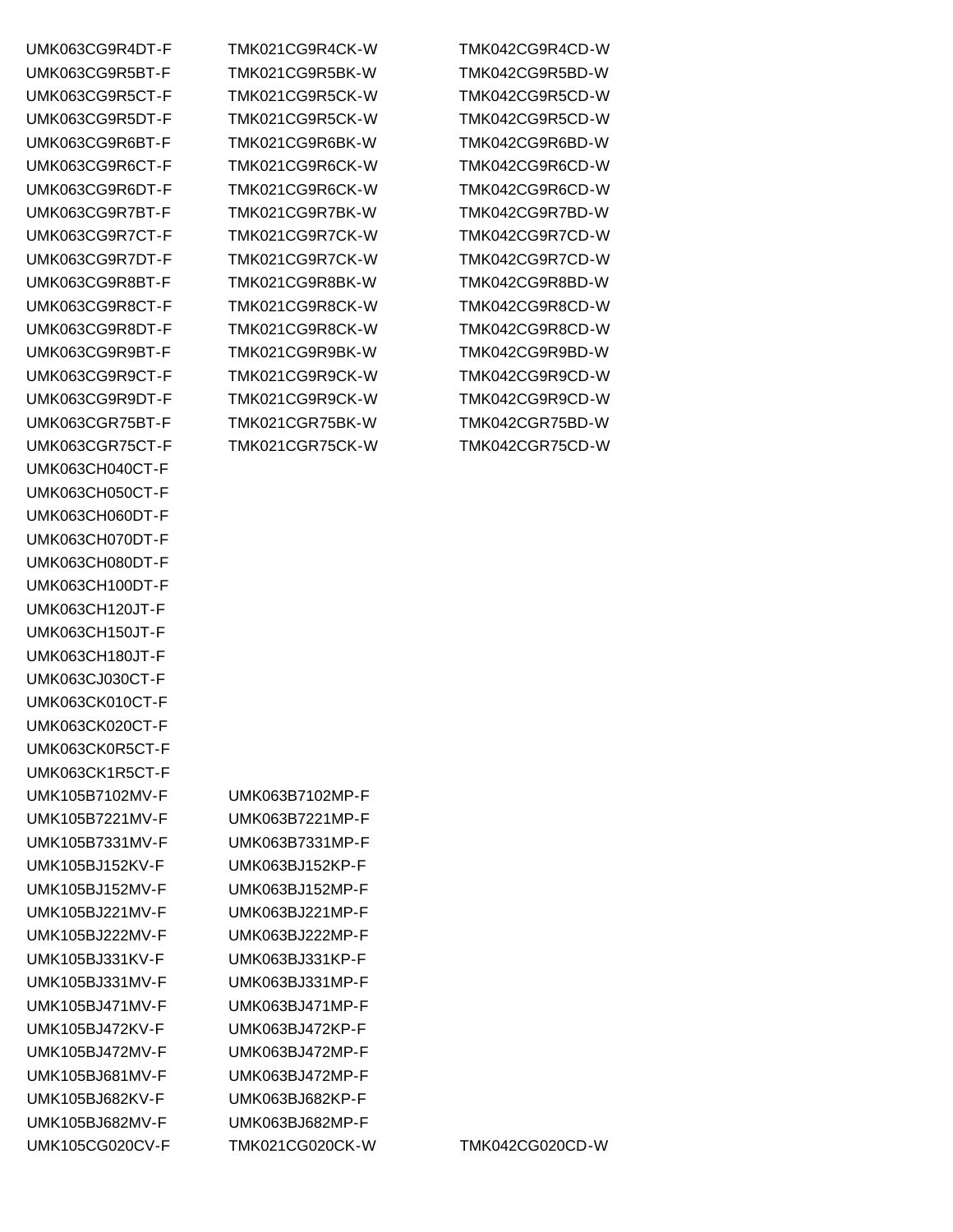| <b>UMK105CG030CV-F</b> | <b>TMK021CG030CK-W</b>  | TMK042CG030CD-W        |
|------------------------|-------------------------|------------------------|
| UMK105CG040CV-F        | <b>TMK021CG040CK-W</b>  | TMK042CG040CD-W        |
| <b>UMK105CG050CV-F</b> | <b>TMK021CG050CK-W</b>  | TMK042CG050CD-W        |
| UMK105CG060DV-F        | <b>TMK021CG060DK-W</b>  | <b>TMK042CG060DD-W</b> |
| UMK105CG070DV-F        | TMK021CG070DK-W         | TMK042CG070DD-W        |
| <b>UMK105CG390KV-F</b> |                         |                        |
| <b>UMK105CG470KV-F</b> |                         |                        |
| UMK105CG560KV-F        |                         |                        |
| <b>UMK105CH040CV-F</b> |                         |                        |
| <b>UMK105CH050CV-F</b> |                         |                        |
| UMK105CH070DV-F        |                         |                        |
| <b>UMK105CH390JV-F</b> |                         |                        |
| <b>UMK105CH560JV-F</b> |                         |                        |
| <b>UMK105CH680JV-F</b> |                         |                        |
| <b>UMK105CH820JV-F</b> |                         |                        |
| <b>UMK105CJ030CV-F</b> |                         |                        |
| UMK105CK010CV-F        |                         |                        |
| <b>UMK105CK020CV-F</b> |                         |                        |
|                        |                         |                        |
| UMK105CK0R5CV-F        |                         |                        |
| UMK105CK1R5CV-F        |                         |                        |
| <b>UMK105SL121JV-F</b> |                         |                        |
| <b>UMK105SL151JV-F</b> |                         |                        |
| <b>UMK105SL181JV-F</b> |                         |                        |
| <b>UMK105SL221JV-F</b> |                         |                        |
| <b>UMK105SL331JV-F</b> |                         |                        |
| <b>UMK105UJ331KV-F</b> |                         |                        |
| UMK212ABJ225MG-T       | UMK107BBJ225MA-T        |                        |
| UMK212B7104MG-T        | UMK105B7104MV-FR        |                        |
| UMK212B7223MD-T        |                         |                        |
| UMK212B7333KD-T        |                         |                        |
| UMK212B7333MD-T        |                         |                        |
| UMK212BJ105MG-T        | UMK105CBJ105MV-F        | UMK107BJ105MA-T        |
| UMK212BJ224MG-T        | UMK105BJ224MV-F         |                        |
| UMK316B7104KD-T        |                         |                        |
| UMK316B7104MD-T        |                         |                        |
| UMK316B7105ML-T        | UMK107AB7105MA-T        | UMK212B7105MG-T        |
| UMK316B7154KF-T        |                         |                        |
| UMK316B7154MF-T        |                         |                        |
| UMK316B7224KL-T        | <b>UMK107B7224KA-TR</b> | UMK212B7224KG-T        |
| UMK316B7224ML-T        | <b>UMK107B7224MA-TR</b> | UMK212B7224MG-T        |
| UMK316B7474ML-T        | <b>UMK107B7474MA-TR</b> | UMK212B7474MG-T        |
| UMK316BJ105KL-T        | <b>UMK105CBJ105MV-F</b> | UMK107BJ105KA-T        |
| UMK316BJ225ML-T        | UMK107BBJ225MA-T        |                        |
| UMK325AB7106MMHT       | UMK325AB7106MMHP        |                        |
| UMK325AC7106MMHT       | UMK325AB7106MMHP        |                        |
| <b>UMK325B7105KHHT</b> |                         |                        |
| UMK325B7105MHHT        |                         |                        |
| UMK325BJ105KN-T        |                         |                        |